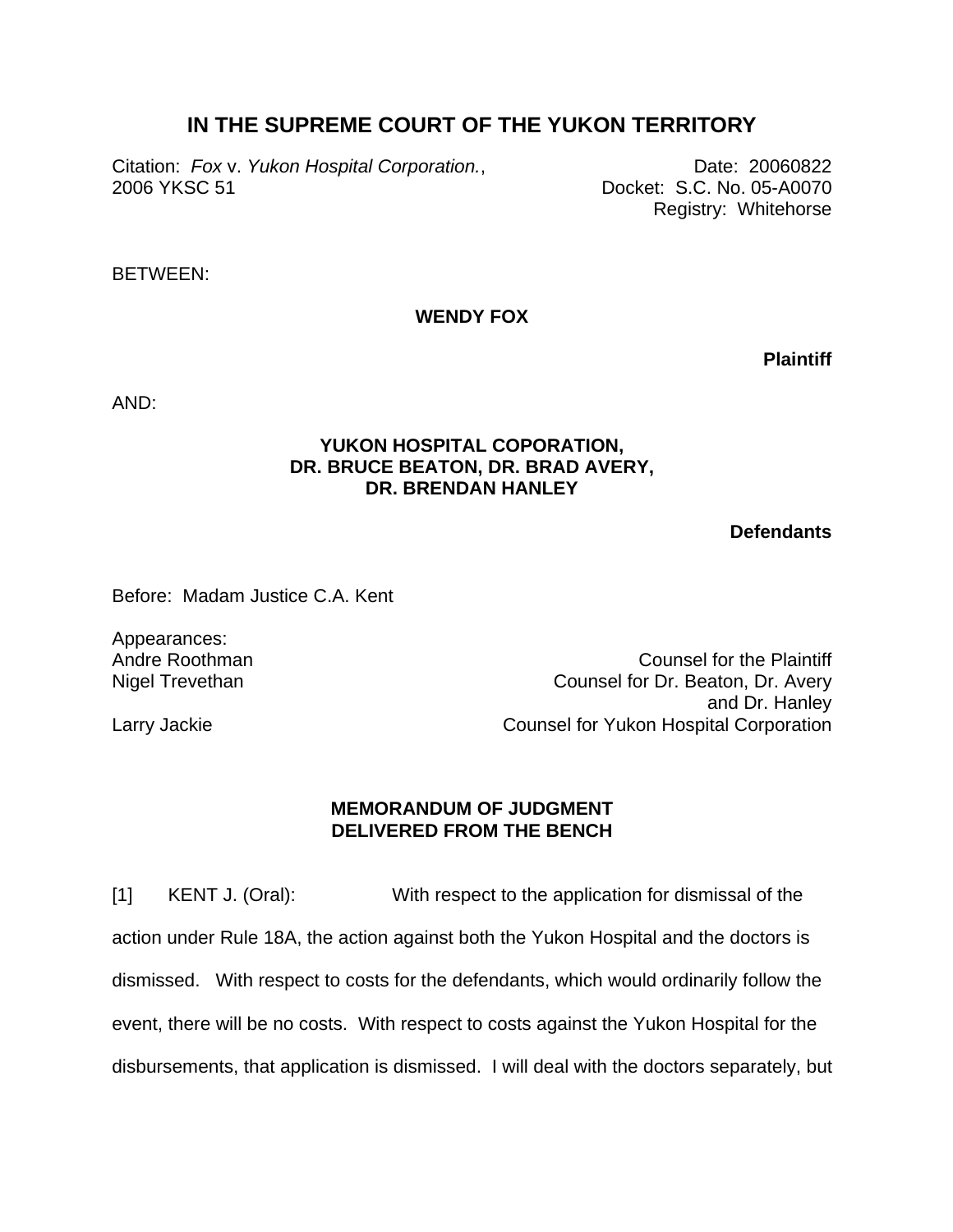if there is some kind of unusual issue as a result of the primary mistake, if I can call it that, the primary error, and that is the notation of 1,300 hours, that was done by one of the doctors, not the hospital. So I do not see any basis for awarding costs against the hospital for those disbursements.

[2] That takes me to perhaps the most difficult or the most unusual issue, and that is whether or not the doctors should be liable for the payment of the disbursements of Ms. Fox. I suppose if I was to make a finding of costs on behalf of Ms. Fox, it would not necessarily be limited to disbursements, but her counsel has quite fairly said that that is all that they are seeking. It is an unusual situation. The primary error was made by the doctors. It was not anything other than a slip in making a notation on the form. That error was compounded not by the hospital or any other doctors or by Dr. Avery himself, but rather first by the Neighbourhood Law Centre, who represented Ms. Fox on the mental health review and sent her a letter, essentially, advising her that she had a reasonable claim against the hospital because of the failure to complete the examinations within the required time.

[3] There was also the decision of the Mental Health Review Board and although they did not make any findings with respect to the timeliness or not because, as I understand it, they -- just hang on a minute. I am wrong. They did make a statement on page 4 with respect to the timeliness and specifically indicated that the patient be sent a copy of their decision advising her of the violations of s. 12(1) and s. 13(4) of the *Act*. So the context within the application for disbursements is, first, an inadvertent error of a reasonably minor nature made by Dr. Avery. The fact that we have a psychiatric patient, that is, someone whose mental health, to some degree or another, was then,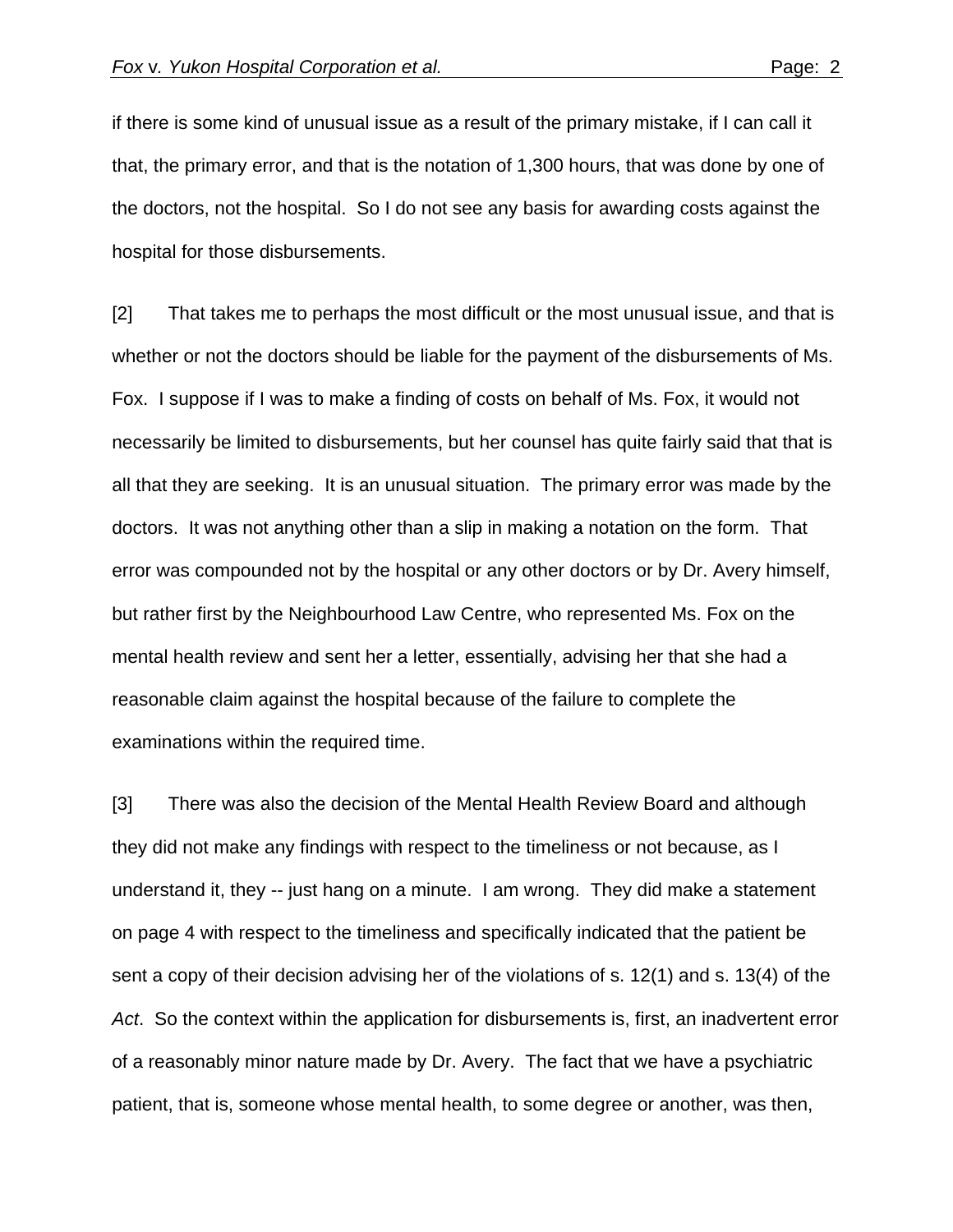and perhaps continues to be, fragile, the fact that she received advice from a lawyer and with that, a decision of the *Mental Health Review Act*, indicating that there had been a violation of the A*ct*, it is curious that neither of those bodies had access to the additional documentation, which would have shown that there was an error one way or the other, and allowed for that investigation.

[4] Notwithstanding those unusual facts and certainly Mr. Roothman's plea on behalf of Ms. Fox, as wide as my discretion is to award costs, I cannot see it appropriate to award any costs to Ms. Fox on the basis that she has made. The encouragement, if I can call it that, or the suggestion of liability were made by bodies other than the defendants, namely the Neighbourhood Law office and the Mental Health Review Board. So with that, the application on behalf of Ms. Fox for costs is denied. So there will be no costs to any party.

[5] Is there anything else, Mr. Roothman?

[6] MR. ROOTHMAN: Nothing more.

[7] THE COURT: Mr. Trevethan, Mr. Jackie, anything else?

[8] MR. TREVETHAN: My Lady, I may have misheard you, but I think you - did you say that the applications were dismissed?

[9] THE COURT: The actual actions were dismissed.

[10] MR. TREVETHAN: The actions, I see.